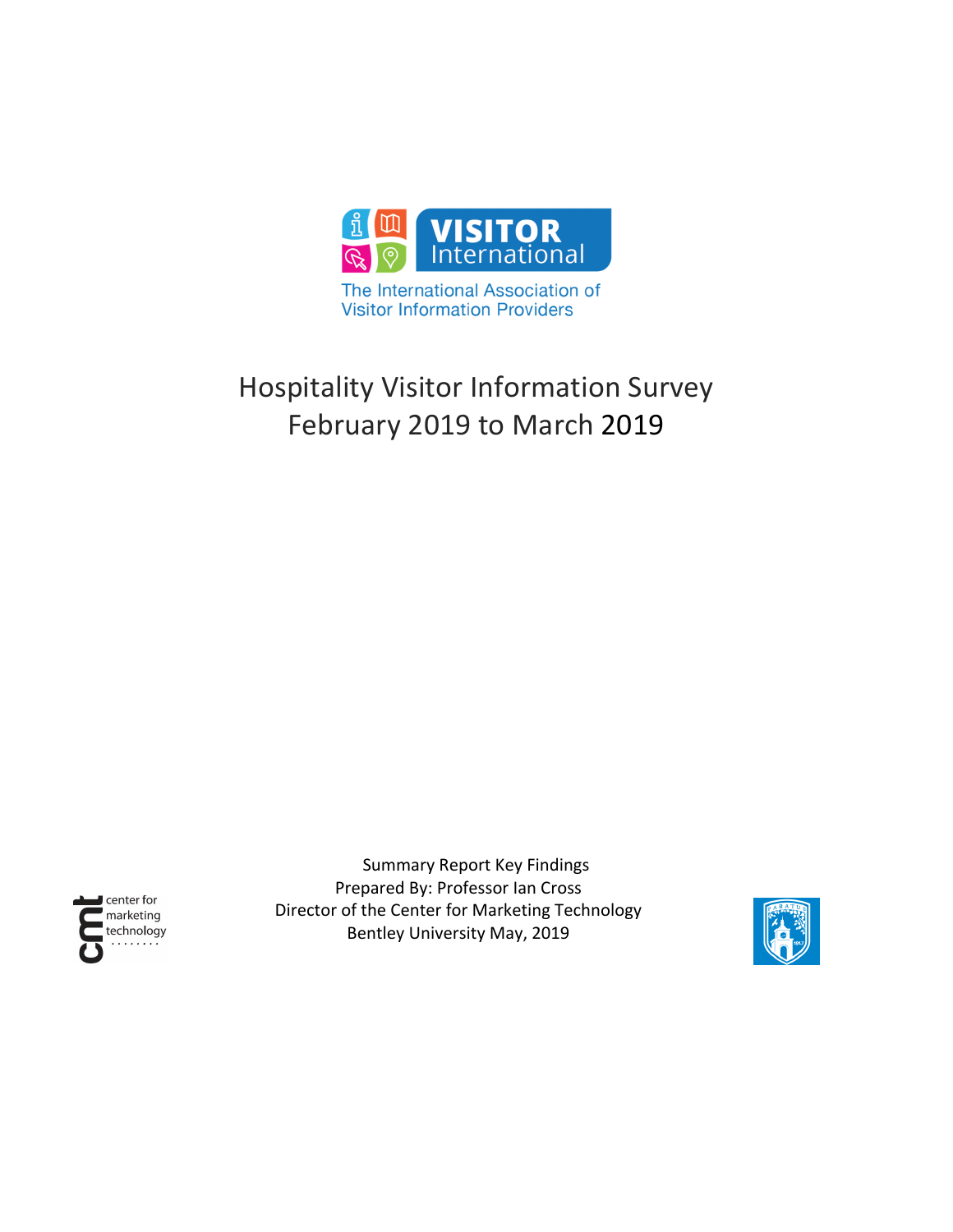## **Methodology**

Bentley University, Center for Marketing Technology, created a survey in collaboration with Visitor International to understand the usage and effectiveness of hospitality visitor information during February 2019 to'/ March 2019. The new findings examined 891 responses from hospitality professionals at locations in North America - United States, Canada and Mexico; in Europe – Belgium, France, Germany, Greece, Ireland, Italy, Scotland, Spain; and in Africa - South Africa.

## **Important Respondent Characteristics**

The value of this data comes from the survey answers provided by the front office staff within the hospitality industry. These are the opinions of the professionals at the checkin and concierge desk that have the greatest potential to impact guest satisfaction with their accommodation.

## **Print Media Is The Preferred Hospitality Visitor Information Resource**

The survey shows hospitality professionals overwhelmingly favor the use of printed media to assist guests in their properties and suggest that their guests frequently use printed brochures in their hotels 88% of the time. Hotels continue to believe in the value of providing visitor information for their guest by way of a brochure display and 97% of the surveyed properties consider visitor information as very or extremely important for their guests. See Figure 1.

Figure 1



#### **96.6% of** hotel staff consider visitor information as extremely important

Q How important is providing your guests with visitor information, e.g. local attractions, shopping, etc.? Combining 'very important' and 'extremely important': 14.5%+82.1%=96.6%

4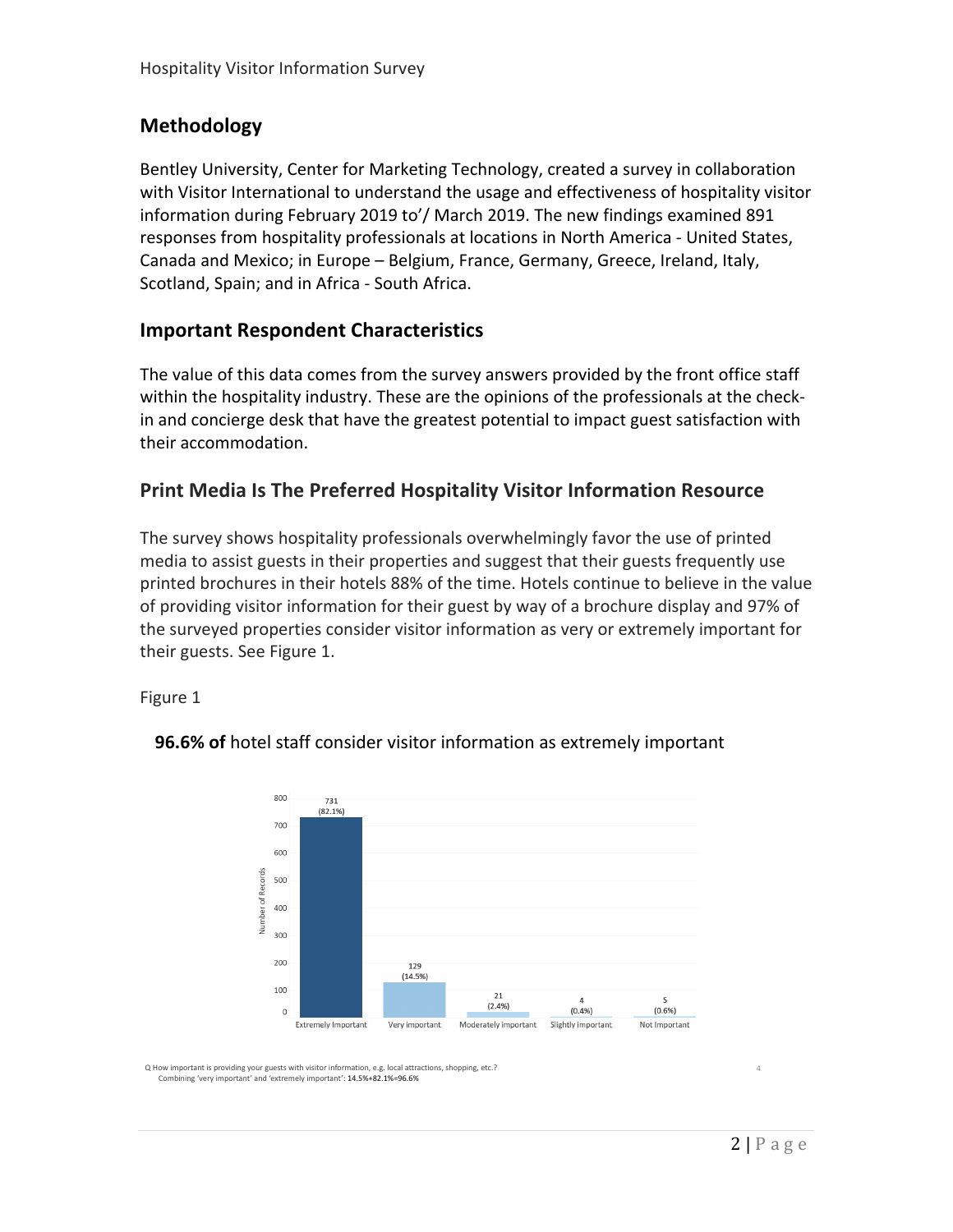Print media is far more highly valued by guests than electronic and kiosk information. Printed brochures, maps and guides placed in the lobby are much more likely to be used by guests during their stay. Printed maps are rated #1 by ranking of extreme importance (78%) followed by brochures (74%) and printed guides (62%). If we collapse the ratings of extremely and very important then both printed maps and brochures are virtually equal in ranking at #1 (91%). Electronic visitor information kiosks are growing in importance with a 63% importance rating, but clearly the tactile, physical properties of printed information is favored. In room publications lag behind other media (47%), perhaps suggesting they perform an entertainment function but lack the utility of a map or brochure. See Figure 2.

Figure 2

#### **Overall, hotels highly value printed maps and brochures**



Important rate of each currently using information service

The stacked bar chart includes all hotels having a brochure display.<br>Q4. What visitor information services are you currently using to assist guests? Please rate each selection

# **The Value of printed Visitor Information**

Hotel managers and front desk staff value print displays and the brochures, guides and maps contained within them for a number of reasons. The most significant reason is that printed visitor information helps to provide a better customer experience for their hotel guests. The reasons given range from the surprising insight that in the digital age brochures and maps provide faster information than looking up the same information on a mobile device. Additionally, a printed brochure facilitates human interaction with a concierge of front desk staff. We live in an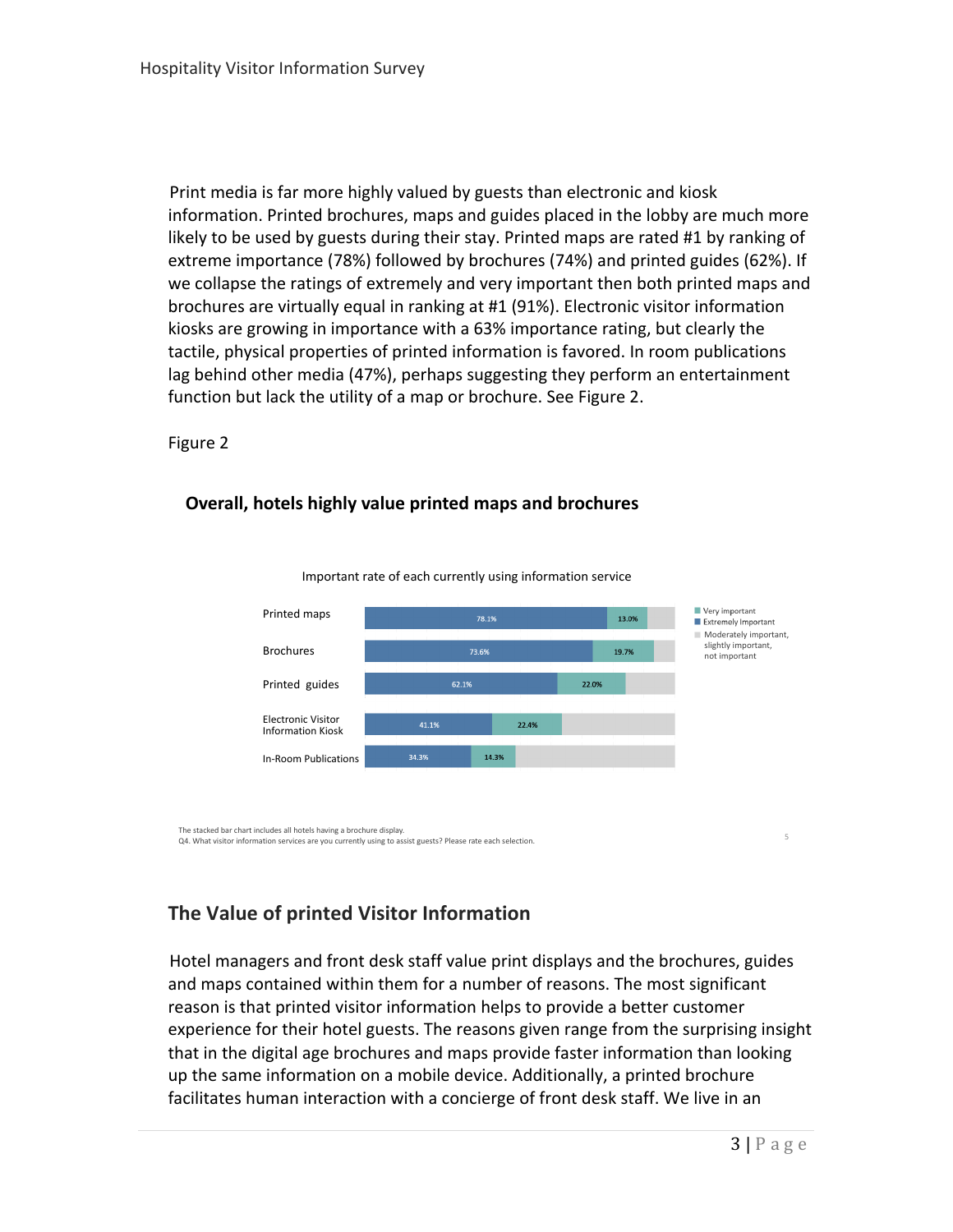increasingly physically isolated world, connected digitally but essentially alone. Printed information aids communication between people and provide a wealth of knowledge, opinion and data from a trusted source – the concierge. This can lead to a chance piece of information that might lead to a more enjoyable tourist experience rather than disappearing into the rabbit hole of an internet search. Print is easily sharable – it helps to create a community of shared decisions and experiences.

A second major factor in favor of printed materials is that an easily accessible source of good quality information enhances the reputation of the hotel and its staff. Guest education is key to that guest returning. The reputation is enhanced with the experience when a map is presented by a guest to a concierge who traces a line on a map and calls out key stops and sights along the route.

Hotel front desk staff cite the convenience of readily available printed maps and brochures. They are easier and quicker to provide directions, easy to explain and more efficient than printing digital information for a guest on the hotel computer and printer. This saves time and money as well as improving the customer experience.

Last but not least a hotel can be a nucleus for a local business community providing information for guests to visit local attractions, restaurants and shops. The hotel and its important brochure racks offer support and revenue opportunities for local businesses. See Figure 3.

Figure 3



#### **Hotels receptionists see value in printed visitor information**

Q: Do you see value in having printed visitor information available for your guests?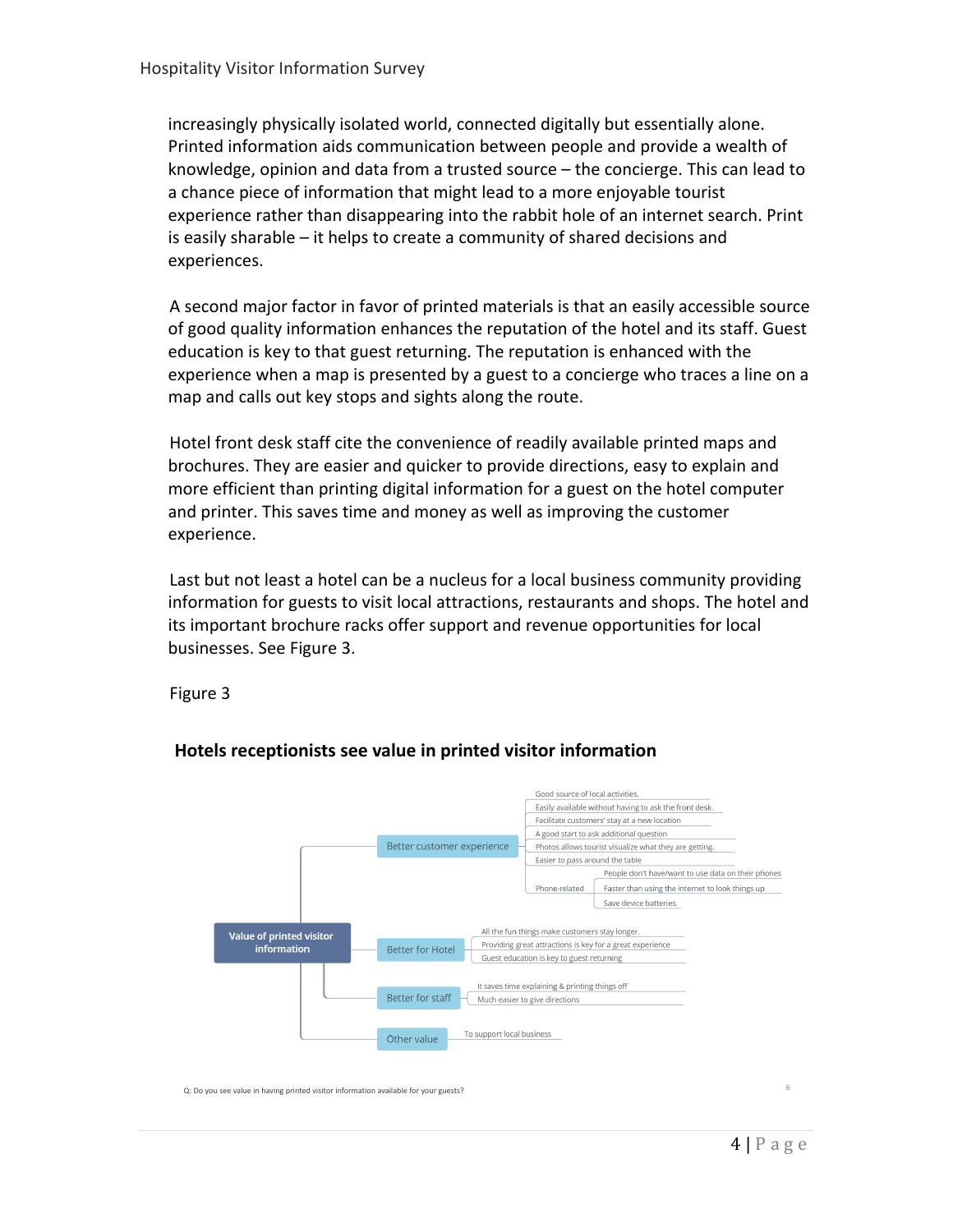Hotel guests value printed visitor information to help them find where they need or want to go, for leisure or business, with different transportation options. It can provide maps for trails as well as a street map of the city. Many visitors want to know where the best shopping can be found, and guides can provide an easy to read checklist of stores and malls and districts with the additional shopping incentives of discounts and coupons printed in the material or weblinks to current offers. Cities and tourism offices provide seasonal information, local events and future programs to entice visitors to come back. Just as theaters can display the times of movies and plays on a website a printed brochure is excellent to promote the play, the movie theater and direct the guest to a website to purchase tickets online, read reviews and enhance their experience. Guests value a menu for takeaway or room service in printed form that can be easily shared by the family in a single glance of the paper menu. See Figure 4.